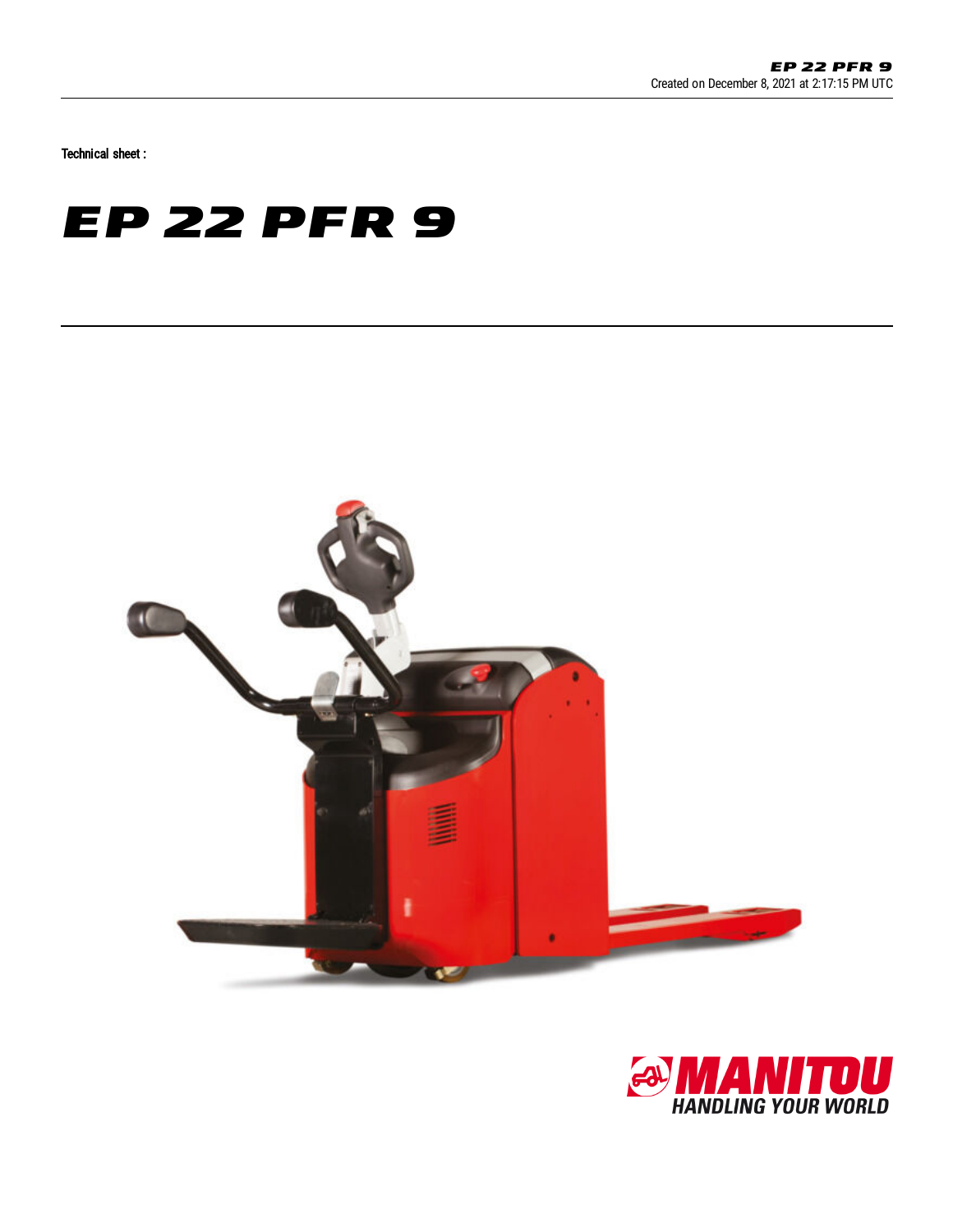|       | <b>Technical characteristics</b>                                |            | Me              |
|-------|-----------------------------------------------------------------|------------|-----------------|
|       | Manufacturer                                                    |            | Man             |
|       | Model Name                                                      |            | <b>EP 22</b>    |
|       | Power source                                                    |            | Bat             |
|       | Operator type                                                   |            | Can             |
|       | Max. capacity                                                   | Q          | 220             |
|       | Load centre of gravity                                          | c          | 600             |
|       | Load distance, centre of drive axle to fork                     | X          | 894             |
|       | Wheelbase                                                       | y          | 1496            |
|       | Weight                                                          |            |                 |
|       | Service weight                                                  |            | 630             |
|       | Weight on front axle (laden) / rear axle (laden)                |            | 1247 kg /       |
|       | Weight on front axle (Unladen) / rear axle (Unladen)            |            | 425 kg /        |
|       | Wheels                                                          |            |                 |
|       | Tyres type                                                      |            | Band            |
| 3.5.2 | Number of drive wheels                                          |            |                 |
|       | Dimensions of front wheels                                      |            | $1 \times (23)$ |
|       | Dimensions of rear wheels                                       |            | 4x(8)           |
|       | Additional wheels (dimensions)                                  |            | $2 \times (12)$ |
|       | Number of front wheels / rear wheels                            |            | 3/              |
|       | Front wheel gauge                                               | b10        | 435             |
|       | Rear wheel gauge                                                | <b>b11</b> | 365             |
|       | <b>Dimensions</b>                                               |            |                 |
|       | Max. lifting height                                             | h3         | 125             |
|       | Height tiller up min.                                           | h14        | 1024            |
|       | Height tiller up max.                                           | h14        | 1276            |
|       | Fork height in low position                                     | h13        | 85 <sub>1</sub> |
|       | Overall length                                                  | 1          | 1855            |
|       | Length to face of forks                                         | 12         | 705             |
|       | Overall width - Single wheels                                   | b1         | 688             |
|       | Overall width                                                   | b1         | 688             |
|       | Forks section / width / length                                  | s / e / I  | 45 mm x 175 r   |
|       | Fork spread                                                     | b5         | 540             |
|       | Ground clearance at centre of wheelbase                         | m2         | 40 <sub>1</sub> |
|       | Aisle width for 800 x 1200 pallet lengthways                    | Ast        | 2685            |
|       | <b>Turning radius</b>                                           | Wa         | 2250            |
|       | <b>Performances</b>                                             |            |                 |
|       | Travel speed (laden / unladen)                                  |            | 8.50 km/h       |
|       | Lifting speed (laden / unladen)                                 |            | $0.02$ m/s /    |
|       | Lowering speed (laden / unladen)                                |            | $0.05$ m/s /    |
|       | Gradeability (laden / unladen)                                  |            | 12%             |
|       | Service brake                                                   |            | Electro n       |
|       | Parking brake                                                   |            | Handle          |
|       | <b>Engine</b>                                                   |            |                 |
|       | Drive motor rating S2 60 min                                    |            | 1.70            |
|       | Lift motor rating at S3 15%                                     |            | 2 <sub>k</sub>  |
|       | Battery according to DIN 43531/35/36 A, B, C                    |            | N               |
|       | Battery / Batteries capacity                                    |            | 24 V/2          |
|       | Battery weight (+/- 5%)                                         |            | 245             |
|       | <b>Miscellaneous</b>                                            |            |                 |
|       | Type of drive control                                           |            | A               |
|       | Measured/guaranteed mean noise level at the ear of the operator |            | < 70            |
|       | Vibration on hands/arms                                         |            | 2.50            |
|       |                                                                 |            |                 |

|                | Metric                   |
|----------------|--------------------------|
|                | Manitou<br>EP 22 PFR 9   |
|                |                          |
|                | Battery<br>Carried       |
| Q              | 2200 kg                  |
| c              | 600 mm                   |
| X              | 894 mm                   |
| у              | 1496 mm                  |
|                |                          |
|                | 630 kg                   |
|                | 1247 kg / 1583 kg        |
|                | 425 kg / 205 kg          |
|                |                          |
|                | Bandage                  |
|                | 1                        |
|                | 1 x (230 x 75)           |
|                | 4 x (82 x 68)            |
|                | 2 x (120 x 50)           |
|                | 3/4                      |
| <b>b10</b>     | 435 mm                   |
| b11            | 365 mm                   |
|                |                          |
| h3             | 125 mm                   |
| h14            | 1024 mm                  |
| h14            | 1276 mm                  |
| h13            | 85 mm                    |
| 1              | 1855 mm                  |
| 12             | 705 mm                   |
| b1<br>b1       | 688 mm<br>688 mm         |
| s / e / I      | 45 mm x 175 mm / 1150 mm |
| b <sub>5</sub> | 540 mm                   |
| m2             | 40 mm                    |
| Ast            | 2685 mm                  |
| Wa             | 2250 mm                  |
|                |                          |
|                | 8.50 km/h / 9 km/h       |
|                | $0.02$ m/s / $0.03$ m/s  |
|                | $0.05$ m/s / $0.04$ m/s  |
|                | 12 % / 20 %              |
|                | Electro magnetic         |
|                | Handle Release           |
|                |                          |
|                | 1.70 kW                  |
|                | 2 KW                     |
|                | No                       |
|                | 24 V / 270 Ah            |
|                | 245 kg                   |
|                |                          |
|                | $AC$                     |
|                | $< 70$ dB(A)             |
|                | $2.50 \text{ m/s}^2$     |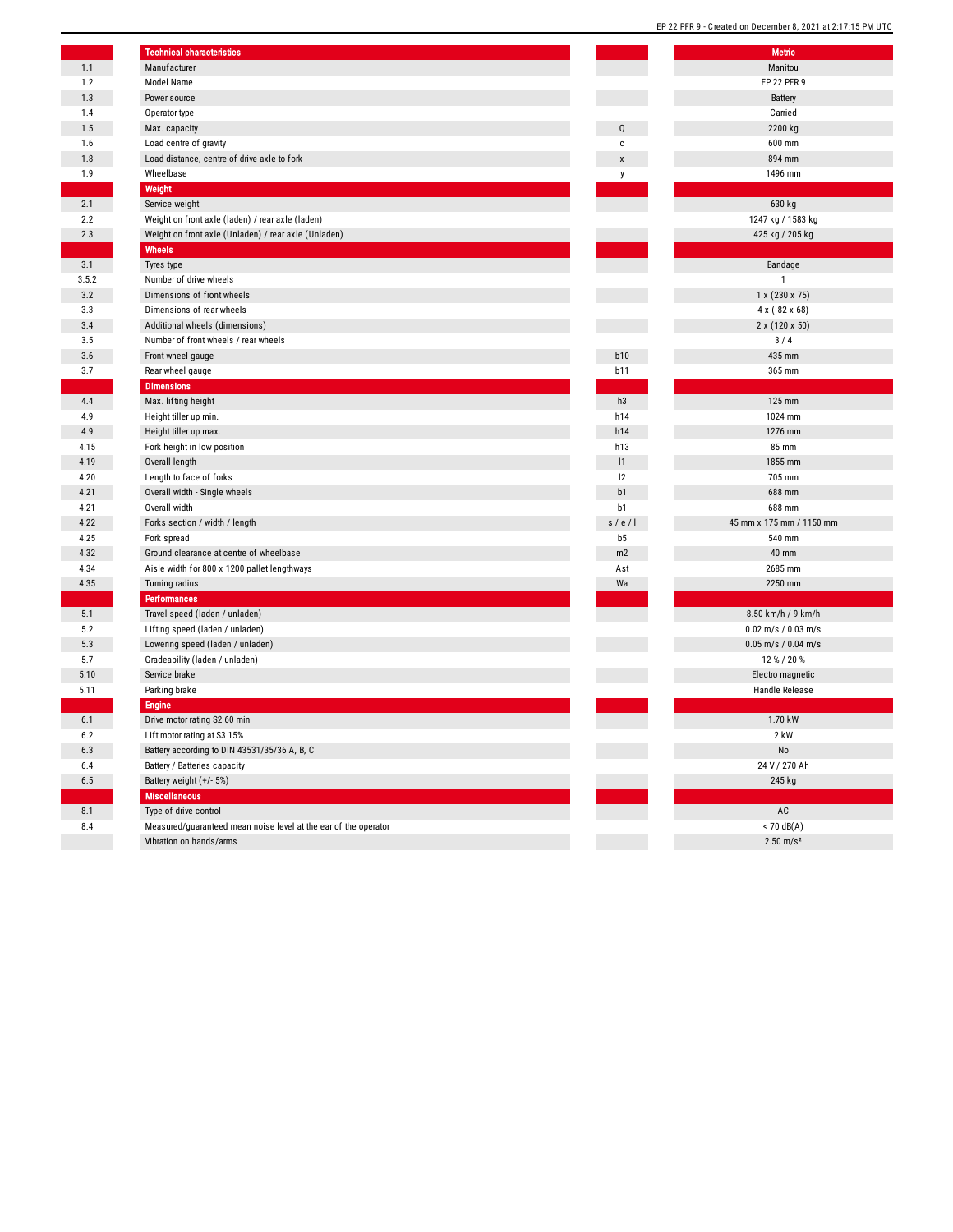## EP 22 PFR 9 - Dimensional drawing